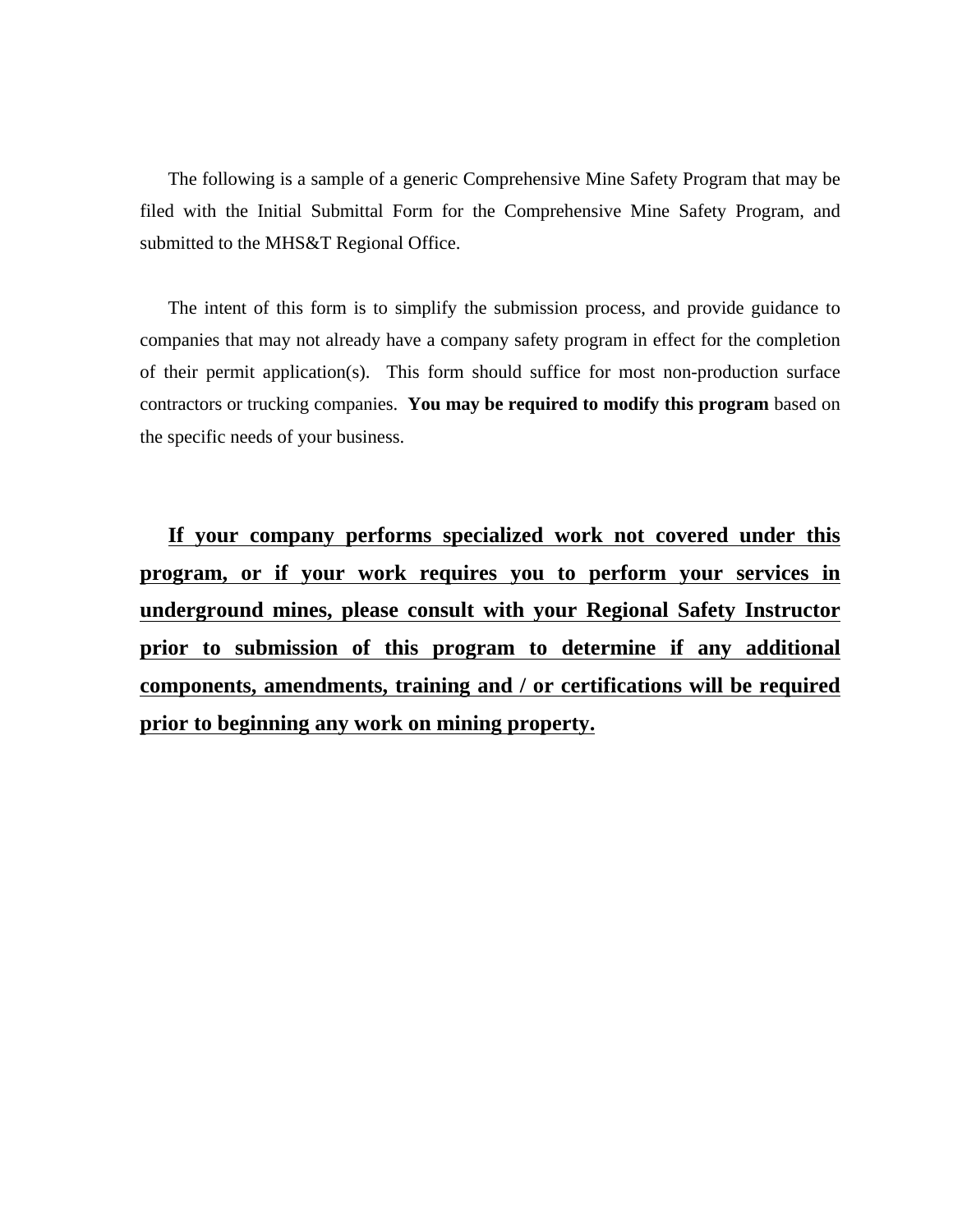# **COMPREHENSIVE MINE SAFETY PROGRAM (SURFACE WORK)**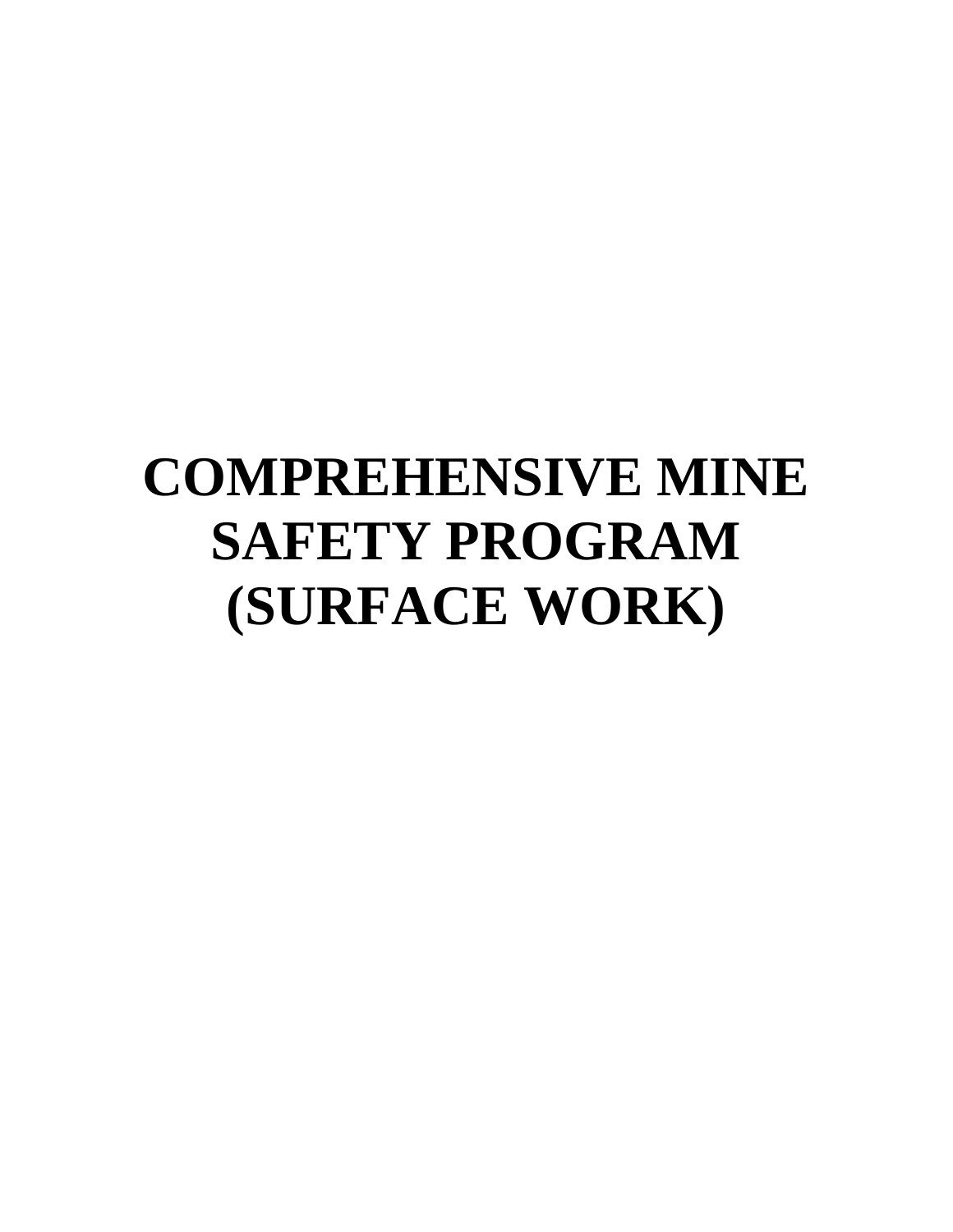# *COMPONENT 1: SAFETY COMMITMENT*

The management of the company wishes to submit to the West Virginia Office of Miners' Health, Safety and Training the following Comprehensive Mine Safety Program for approval of implementation. A thorough evaluation and assessment of the current conditions and practices of the company has enabled management to establish goals for safety, select safety programs, and determine methods that will provide an effective means of safe work practices and procedures.

The company is a/an \_\_\_\_\_\_\_\_\_\_\_\_\_\_\_\_\_\_\_\_\_\_\_\_\_\_\_\_\_\_\_\_\_**\*** company exclusively and therefore has neither underground, nor mineral extraction personnel. All aspects of job-related safety as to that related work have been omitted from this program. This company only performs \_\_\_\_\_\_\_\_\_\_\_\_\_\_\_\_\_\_\_\_\_\_\_\_\_\_\_\_\_\_\_\_\_\_\_**\*** from either Surface or Deep mine properties, as well as Preparation Plant and Quarry sites.

#### **\*Nature of work being performed**

# **PROGRAM GOALS**

Based upon most recent information, the following are goals established for our Comprehensive Mine Safety Program:

# GENERAL GOALS

- 1. To achieve a low incidence of accidents and injuries
- 2. To increase work skills and safety knowledge of all employees
- 3. To operate in compliance with all applicable State and Federal laws

# SPECIFIC GOALS

- 1. To implement a safety training program for all personnel
- 2. To involve all personnel in weekly safety meetings
- 3. To alert all employees to seasonal safety hazards through heightened awareness and driver training
- 4. To instill in each employee an attitude of cooperation in development and utilization of safe work procedures, practices and conditions

# **SAFETY RULES AND PROCEDURES**

The operator contends that safety of all employees is first and foremost. The company is committed to and will comply with all applicable State and Federal laws, rules, and regulations; to correct deficiencies immediately, provide proper training and supervision, and to provide safe working conditions for all employees.

It shall be the responsibility of each employee to report for work physically and mentally alert, perform their assigned task in a safe manner, abide by all laws and rules, as well as safety procedures while at the job site. Failure to do so could, and in most instances, would lead to dismissal.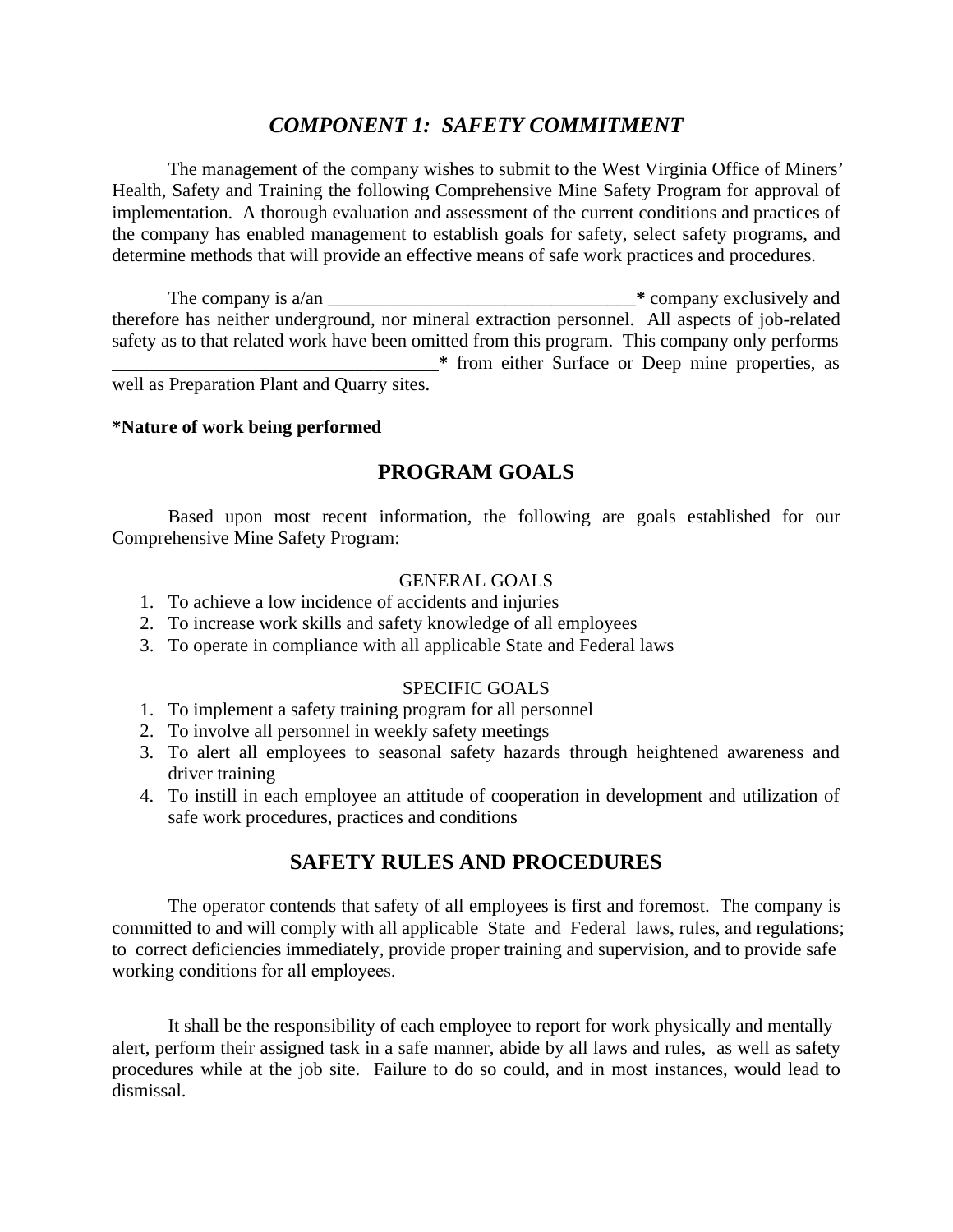# COMPANY SAFETY RULES AND PROCEDURES

- 1. Proper clothing, hard-hats, steel-toed shoes, and protective eye wear shall be worn by all employees on the job site.
- 2. It is the responsibility of each employee to care for, and maintain any safety equipment issued to the employee. Inoperative or damaged equipment will be replaced or repaired upon detection of defect.
- 3. It is the responsibility of each employee to report unsafe conditions or mechanical defects upon their discovery.
- 4. It is management's responsibility to correct any reported unsafe conditions or defects.
- 5. Each employee must report any accident or injury to management.
- 6. Employees will not operate any equipment when weather conditions are severe.
- 7. Reporting to work under the influence of alcohol or drugs, or bringing such onto company property shall be grounds for immediate dismissal.
- 8. Appropriate eye wear must be worn as law requires when performing work such as, but not limited to, welding, cutting, pounding, etc.
- 9. Employees shall not run engines in closed areas, nor depend upon vehicle heater for warmth without a low oxygen or carbon monoxide detector in the vehicle.
- 10. When working under vehicles, all appropriate measure must be made as to the security of the truck and safety of the mechanic.
- 11. No employee will operate any mobile equipment that has not been pre-shifted.
- 12. Each employee shall attend all training classes and are required to comply with all State and Federal regulations.
- 13. All signs and regulations as to the Company in which we are working for shall be followed by all of our employees while on that property.
- 14. "Short-cuts" are prohibited! Take your time; Do it safely and right the first time.
- 15. Tires shall be changed utilizing rim cages and other appropriate safety equipment.

# *COMPONENT 2: PERSONAL PROTECTIVE EQUIPMENT*

- 1. Safety-toed shoes are required at all times by all persons on the job site.
- 2. Safety glasses, provided by the company, are required by all workers to be worn as law requires.
- 3. Hard hats are required by all persons when on the job site.
- 4. Protective gloves, provided by the company, are required when appropriate.
- 5. Respirators, provided by the company, are required when the work site atmosphere dictates such usage.
- 6. Ear plugs, provided by the company, are required when noise levels exceed standard compliance levels.
- 7. Shields or goggles, leather gloves and an apron are required of persons performing welding or cutting activities. These shall be provided by the company.

All employees are instructed in the proper use and care of the protective equipment they are issued. Protective gear provided by the company shall be maintained or replaced at the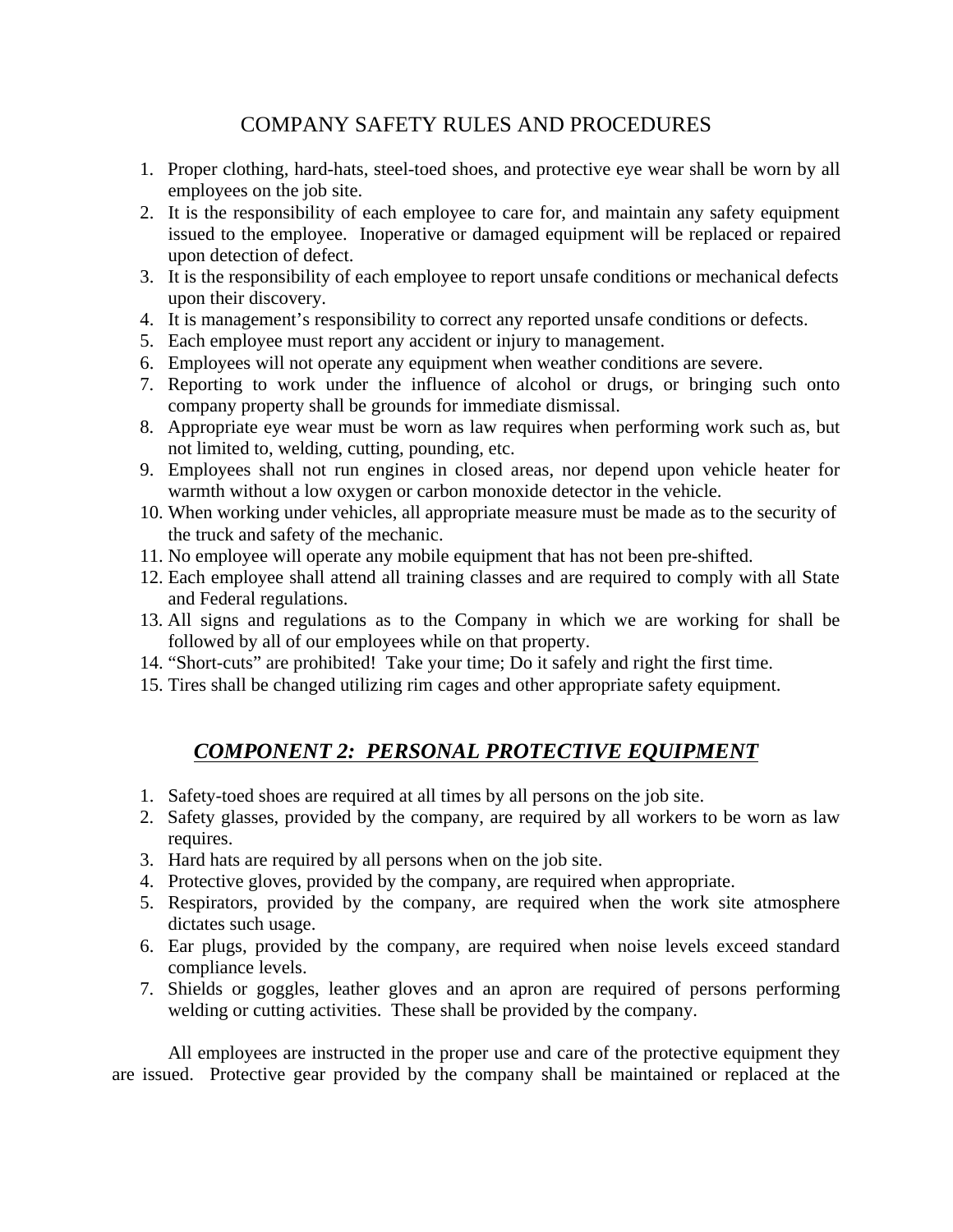company's expense. Each employee that is issued protective equipment must care for, and utilize the equipment in a safe and productive manner, and will be prohibited from work without it.

# *COMPONENT 3: SAFETY TRAINING*

#### CLASSROOM TRAINING

The classroom training conducted for the company is done according to an approved MSHA Part 48 Training Plan. An evaluation of the Company's CMSP is also conducted at this time, which allows for input from the employees themselves as to the effectiveness of the program. Classroom training shall be conducted by an approved MSHA instructor, who is knowledgeable in the type of work being performed by the company.

#### WORKPLACE TRAINING

Workers are trained by experienced personnel for a minimum of 8 hours, or until management is convinced that the new employee can perform safely and effectively. Safety observations are conducted on each employee on a regular basis.

## SAFETY MEETINGS

Safety meetings are conducted on a weekly basis with the employees. Aspects of everyday hazards and conditions are covered. In addition to these meetings, management also regularly conducts individual meetings with employees when safety observations have demonstrated the need for corrective action.

#### SPECIALIZED TRAINING

Specialized training will be given to employees when conditions or the introduction of new equipment takes place. Seasonal climatic changes require specialized training to be conducted as to the specialized hazards they present.

# *COMPONENT 4: WORKPLACE TRAINING*

## SAFE WORK PRACTICES AND CONDITIONS

Part of on-the-job training of our employees consists of daily observation of the employees and their collective work habits. New employees or new equipment shall require proper hazard and task training. Any worker who is observed practicing unsafe work habits is immediately given corrective instruction to rectify the situation. Continual bad work practices can, and will lead to dismissal.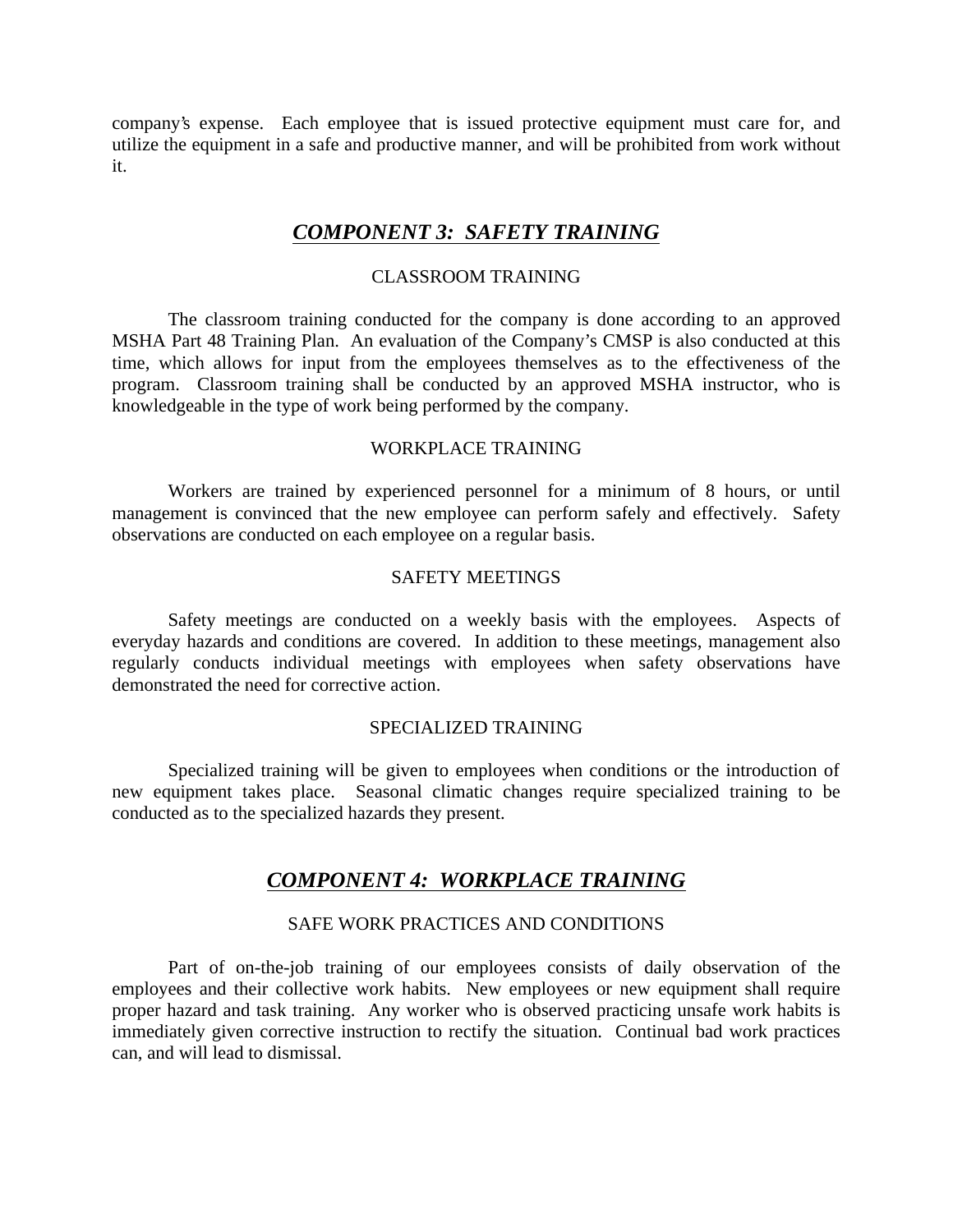#### MACHINES, SYSTEMS AND ENVIRONMENT

Maintenance of equipment and mechanical systems is performed / scheduled daily. Each piece of equipment is pre-shifted daily before being put into service. During work shifts, employees are instructed to report any defects or malfunctioning equipment immediately to management. In the event corrective action cannot begin immediately, the machine is removed from service until such time as it has been corrected. When changing conditions warrant, additional safety measures may be required. If the employee is unable to correct the situation, they are to notify management so that proper corrective measures can be taken.

# *COMPONENT 5: EMERGENCY PROVISIONS AND PROCEDURES*

Training for emergency situations is conducted during the 8 hour Annual Refresher Training as required by MSHA. This training includes First Aid and emergency transportation of injured persons.

#### EMERGENCY EQUIPMENT AND SUPPLIES

- 1. First aid kits are placed and maintained by law.
- 2. Fire extinguishers are located and maintained by law.
- 3. Emergency ambulance service and medical facilities must be made available to all personnel according to State and Federal law. These arrangements shall be made in advance to work activities.
- 4. Emergency contact information for owner/operators other than the owner/operator shall be provided to the Office of Miners' Health, Safety and Training.

# *COMPONENT 6: ACCIDENT INVESTIGATION*

- 1. All accidents shall be reported as required by law.
- 2. Management is responsible for immediate investigation of any reported accident.
- 3. When conditions involved in an accident or near miss require immediate attention, appropriate action is taken to rectify the situation according to the dictates of State and Federal law.
- 4. Company accident forms or other suitable forms are filed for each accident, and analyzed at safety meetings. Further actions, if necessary, are then implemented.
- 5. Prevention and follow-up as warranted.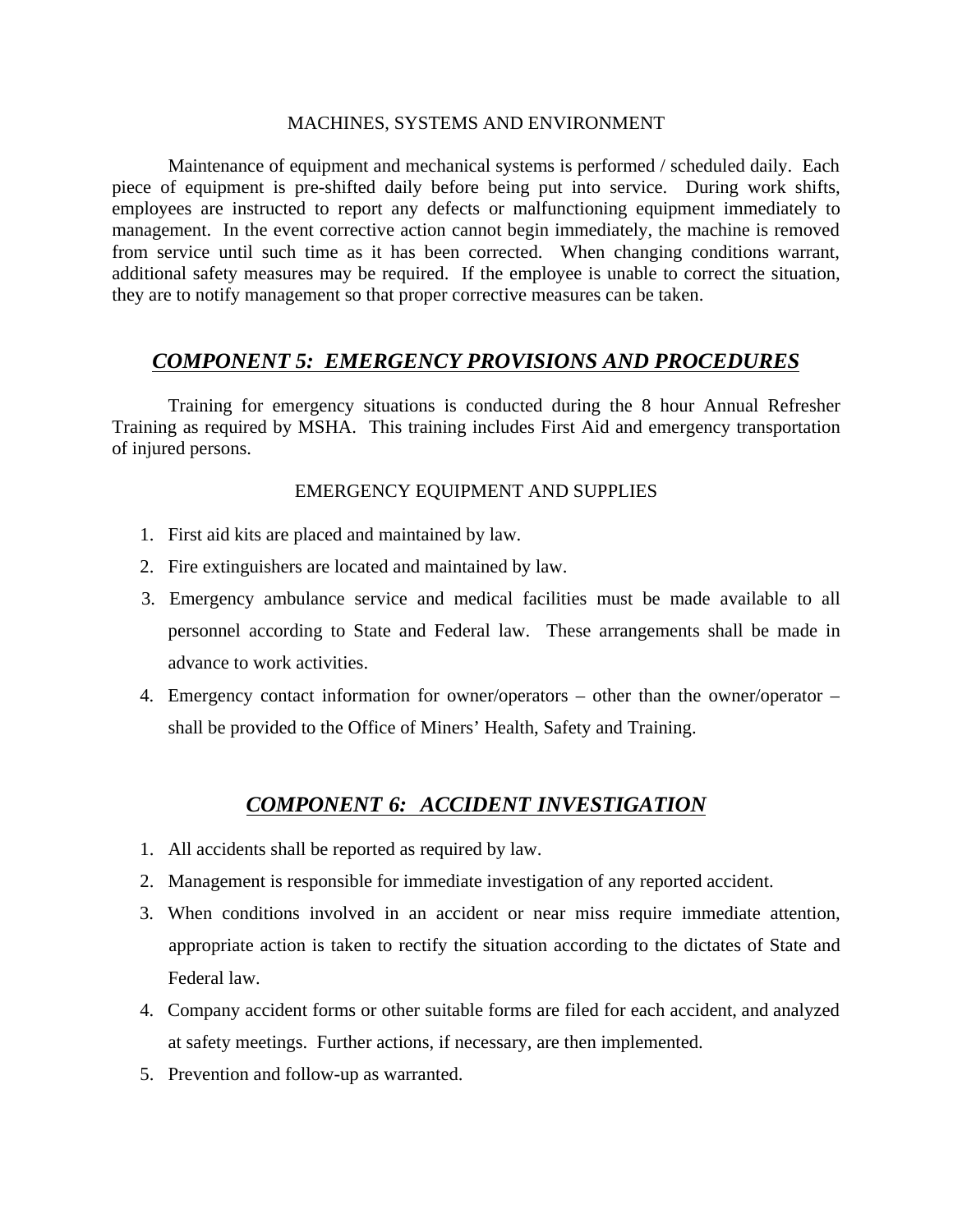# *COMPONENT 7: PROGRAM PROMOTION AND ENFORCEMENT*

Planned and continuing efforts to promote safety at this operation include but are not limited to the following:

- 1. Extended involvement of our employees in our safety program by including and obtaining their input with awards for constructive suggestions and ideas.
- 2. A safety promotion incentive program for workers with no lost time accident records.

The established safety rules and policies of our company and for those whom we perform services will be enforced. It is management's responsibility to see that all employees perform their work in a safe and professional manner, while providing the worker with a safe environment in which to do such. Workers who fail to perform work in a safe professional manner may be subject to disciplinary action as per company policy.

# *COMPONENT 8: MSDS AND TRAINING*

Management shall establish and maintain a "Right-to-Know" Center containing the MSDS sheets for all chemicals that the employees must either use or be exposed to during the normal performance of duties. Training will be given to all personnel who might come into contact with hazardous materials utilized in steam cleaners, degreasers, etc.

\_\_\_\_\_\_\_\_\_\_\_\_\_\_\_\_\_\_\_\_\_\_\_\_\_\_\_\_\_\_\_\_\_\_\_\_\_\_ (Name of company)

\_\_\_\_\_\_\_\_\_\_\_\_\_\_\_\_\_\_\_\_\_\_\_\_\_\_\_\_\_\_\_\_\_\_\_\_\_\_ (address)

\_\_\_\_\_\_\_\_\_\_\_\_\_\_\_\_\_\_\_\_\_\_\_\_\_\_\_\_\_\_\_\_\_\_\_\_\_\_ (city, state, ZIP)

\_\_\_\_\_\_\_\_\_\_\_\_\_\_\_\_\_\_\_\_\_\_\_\_\_\_\_\_\_\_\_\_\_\_\_\_\_\_ \_\_\_\_\_\_\_\_\_\_\_\_\_\_\_\_\_\_\_\_\_\_\_\_\_\_\_\_\_\_\_\_\_\_\_\_ (**Signature of Company Official ONLY**) (Title)

\_\_\_\_\_\_\_\_\_\_\_\_\_\_\_\_\_\_\_\_\_\_\_\_\_\_\_\_\_\_\_\_\_\_\_\_\_\_

(Date)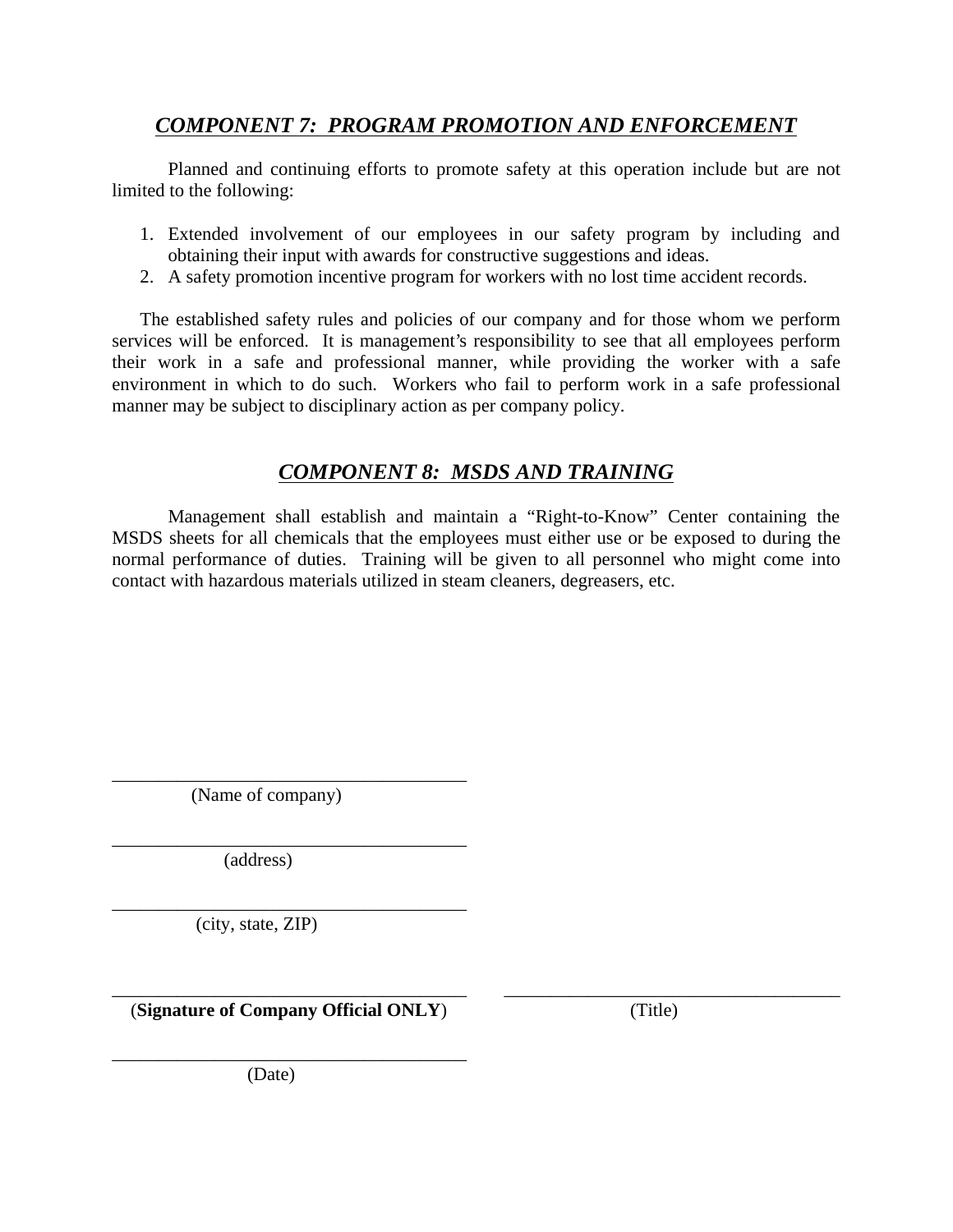# *COMPONENT 9: TRUCK MAINTENANCE PROGRAM*

#### **PRE-SHIFT CHECKLIST**

A pre-shift check of the truck shall be conducted for each vehicle to be utilized that shift **BEFORE** that truck is placed into service. The example provided below is a facsimile of the type of document that will be used by the operator prior to operations.

| Defective | Proper |
|-----------|--------|
| Defective | Proper |
| Defective | Proper |
| Defective | Proper |
| Defective | Proper |
| Defective | Proper |
| Defective | Proper |
| Defective | Proper |
| Defective | Proper |
| Defective | Proper |
| Defective | Proper |
| Defective | Proper |
| Defective | Proper |
| Defective | Proper |
| Defective | Proper |
| Defective | Proper |
| Defective | Proper |
|           |        |

Remarks (Visual inspection of truck for any other mechanical or safety defects):

\_\_\_\_\_\_\_\_\_\_\_\_\_\_\_\_\_\_\_\_\_\_\_\_\_\_\_\_\_\_\_\_\_\_\_\_\_\_\_\_\_\_\_\_\_\_\_\_\_\_\_\_\_\_\_\_\_\_\_\_\_\_\_\_\_\_\_\_\_\_\_\_\_\_\_\_\_\_

Signature of Operator \_\_\_\_\_\_\_\_\_\_\_\_\_\_\_\_\_\_\_\_\_\_\_\_\_\_\_\_\_\_\_\_\_\_\_\_\_\_\_\_\_\_\_\_ Signature of Immediate Supervisor \_\_\_\_\_\_\_\_\_\_\_\_\_\_\_\_\_\_\_\_\_\_\_\_\_\_\_\_\_\_\_\_\_\_\_\_\_\_\_\_

\_\_\_\_\_\_\_\_\_\_\_\_\_\_\_\_\_\_\_\_\_\_\_\_\_\_\_\_\_\_\_\_\_\_\_\_\_\_\_\_\_\_\_\_\_\_\_\_\_\_\_\_\_\_\_\_\_\_\_\_\_\_\_\_\_\_\_\_\_\_\_\_\_\_\_\_\_\_ \_\_\_\_\_\_\_\_\_\_\_\_\_\_\_\_\_\_\_\_\_\_\_\_\_\_\_\_\_\_\_\_\_\_\_\_\_\_\_\_\_\_\_\_\_\_\_\_\_\_\_\_\_\_\_\_\_\_\_\_\_\_\_\_\_\_\_\_\_\_\_\_\_\_\_\_\_\_

\_\_\_\_\_\_\_\_\_\_\_\_\_\_\_\_\_\_\_\_\_\_\_\_\_\_\_\_\_\_\_\_\_\_\_\_\_\_\_\_\_\_\_\_\_\_\_\_\_\_\_\_\_\_\_\_\_\_\_\_\_\_\_\_\_\_\_\_\_\_\_\_\_\_\_\_\_\_

 $\mathcal{L}_\mathcal{L} = \{ \mathcal{L}_\mathcal{L} = \{ \mathcal{L}_\mathcal{L} = \{ \mathcal{L}_\mathcal{L} = \{ \mathcal{L}_\mathcal{L} = \{ \mathcal{L}_\mathcal{L} = \{ \mathcal{L}_\mathcal{L} = \{ \mathcal{L}_\mathcal{L} = \{ \mathcal{L}_\mathcal{L} = \{ \mathcal{L}_\mathcal{L} = \{ \mathcal{L}_\mathcal{L} = \{ \mathcal{L}_\mathcal{L} = \{ \mathcal{L}_\mathcal{L} = \{ \mathcal{L}_\mathcal{L} = \{ \mathcal{L}_\mathcal{$ 

Date \_\_\_\_\_\_\_\_\_\_\_\_\_\_\_\_\_\_\_\_\_\_\_\_\_\_\_\_\_\_\_\_\_\_\_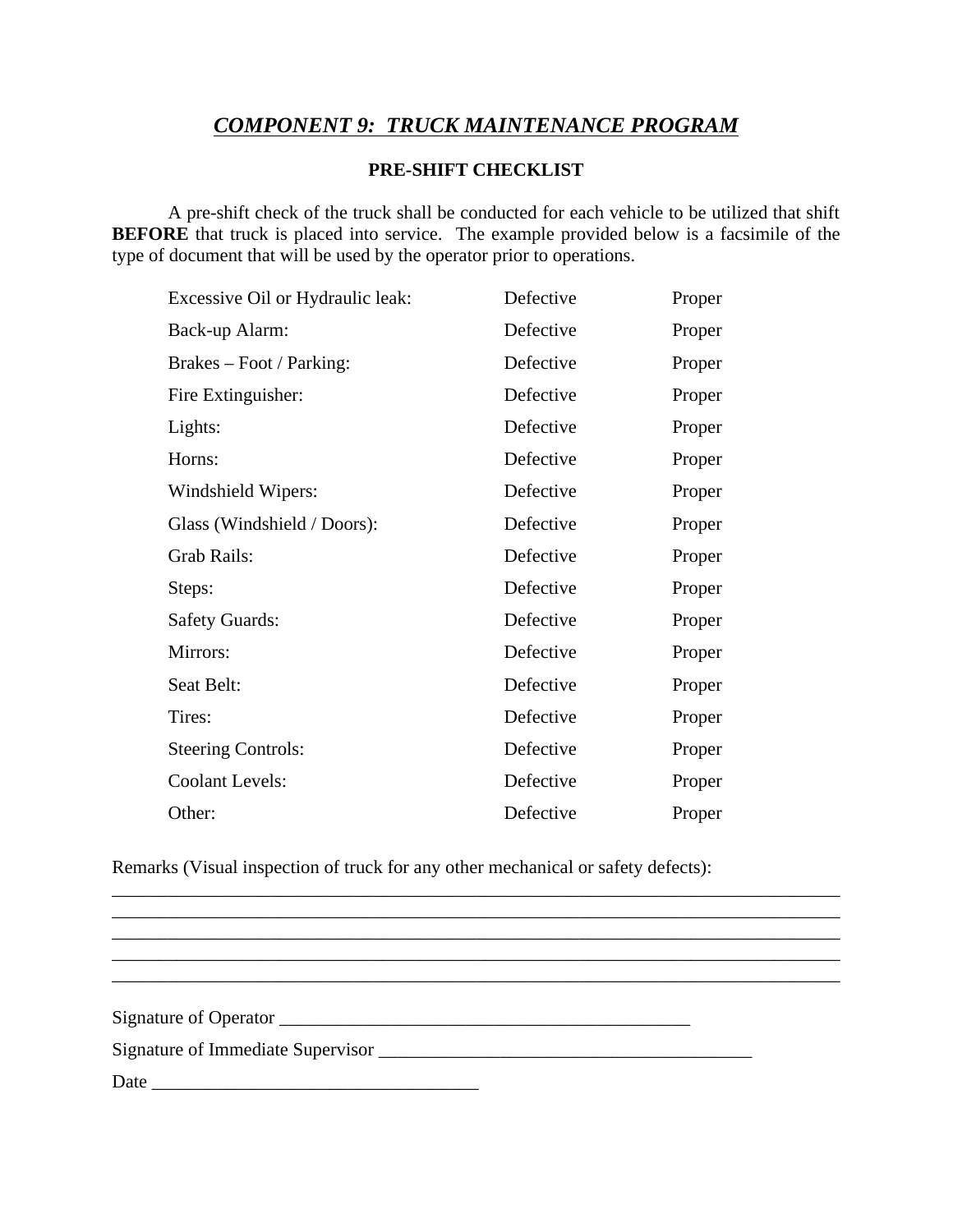#### **WEEKLY SCHEDULED MAINTENANCE**

- 1. Inspection and if needed, service to gear boxes
- 2. Inspection and if needed, service to steering components
- 3. Inspection and if needed, service to any oil leaks
- 4. Inspection and if needed, service to back-up alarm
- 5. Inspection and if needed, service to horn systems
- 6. Inspection and if needed, service to braking systems
- 7. Inspection and if needed, service / replacement of tires
- 8. Inspection and if needed, service to coolant systems
- 9. Inspection and if needed, service to ALL wheel hubs
- 10. Inspection and if needed, service to suspension system
- 11. Inspection and if needed, service to overall appearance of truck

All other types of maintenance work shall be as per manufacturer's recommendations. Records of daily, weekly, and yearly maintenance and parts records shall be kept on each truck by the operator, and these records are to be made available to the Director or his authorized agent.

## **SAFETY INSPECTION REPORT FORM**

| (Title) |  |
|---------|--|

#### **CONDITIONS AND REMARKS**

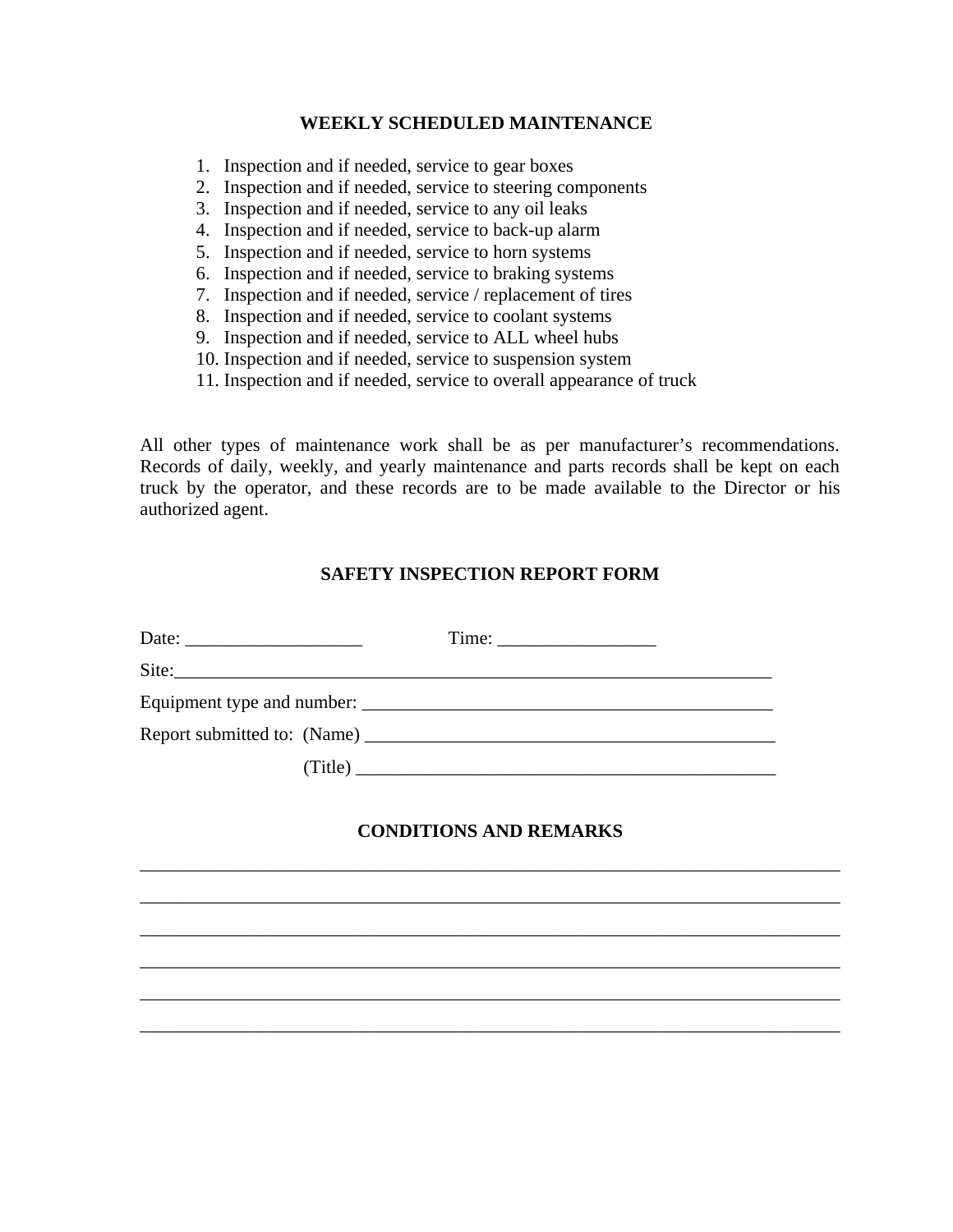# (Attach additional paperwork if necessary)

| <b>Truck Serial Number(s)</b> | Motor Vehicle Inspection sticker date(s) (if applicable)                                                                                            |                                        |
|-------------------------------|-----------------------------------------------------------------------------------------------------------------------------------------------------|----------------------------------------|
|                               |                                                                                                                                                     |                                        |
|                               | If you have any modifications to existing equipment, the Comprehensive Mine<br><b>Safety Program MUST be updated to include such modifications.</b> |                                        |
|                               |                                                                                                                                                     |                                        |
| <b>Name of Driver(s)</b>      | Drivers' License number(s)<br>(if applicable)                                                                                                       | <b>MHST Certification</b><br>Number(s) |
|                               |                                                                                                                                                     |                                        |
|                               |                                                                                                                                                     |                                        |
|                               |                                                                                                                                                     |                                        |
|                               |                                                                                                                                                     |                                        |
|                               |                                                                                                                                                     |                                        |